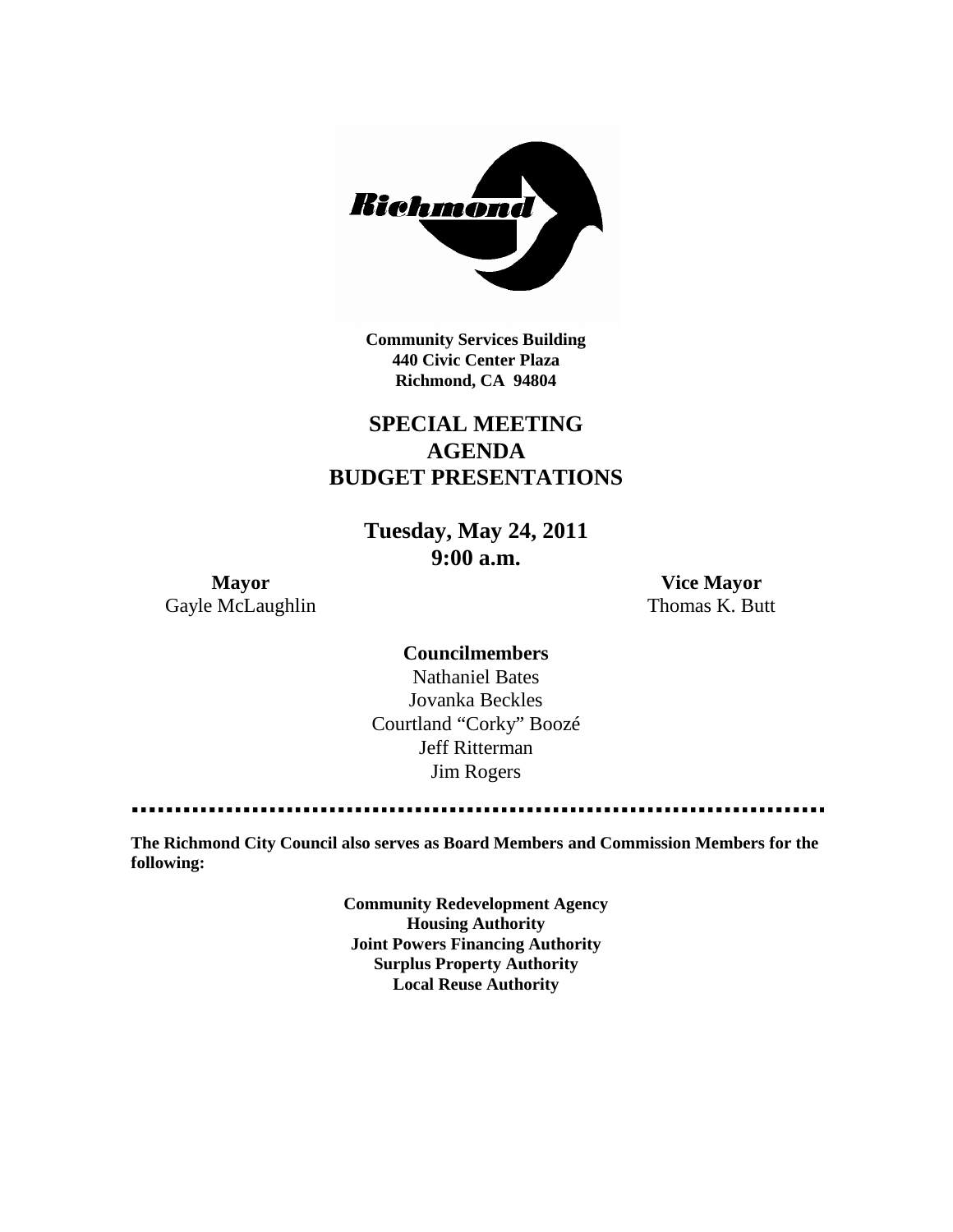# **MEETING PROCEDURES**

The City of Richmond encourages community participation at its City Council meetings and has established procedures that are intended to accommodate public input in a timely and time-sensitive way. As a courtesy to all members of the public who wish to participate in City Council meetings, please observe the following procedures:

**PUBLIC COMMENT ON AGENDA ITEMS:** Anyone who desires to address the City Council on items appearing on the agenda must complete and file a pink speaker's card with the City Clerk **prior** to the City Council's consideration of the item. Once the City Clerk has announced the item and discussion has commenced, no person shall be permitted to speak on the item other than those persons who have submitted their names to the City Clerk. Your name will be called when the item is announced for discussion. **Each speaker will be allowed TWO (2) MINUTES to address the City Council on NON-PUBLIC HEARING items listed on the agenda.**

### **SPEAKERS ARE REQUESTED TO OCCUPY THE RESERVED SEATS IN THE FRONT ROW BEHIND THE SPEAKER'S PODIUM AS THEIR NAME IS ANNOUNCED BY THE CITY CLERK.**

*The City Council's adopted Rules of Procedure recognize that debate on policy is healthy; debate on personalities is not. The Chairperson has the right and obligation to cut off discussion that is too personal, too loud, or too crude.*

**\*\*\*\*\*\*\*\*\*\*\*\*\*\*\*\*\*\*\*\*\*\*\*\*\*\*\*\*\*\*\*\*\*\*\*\*\*\*\*\*\*\*\*\*\*\*\*\*\*\*\*\*\*\*\*\*\*\***